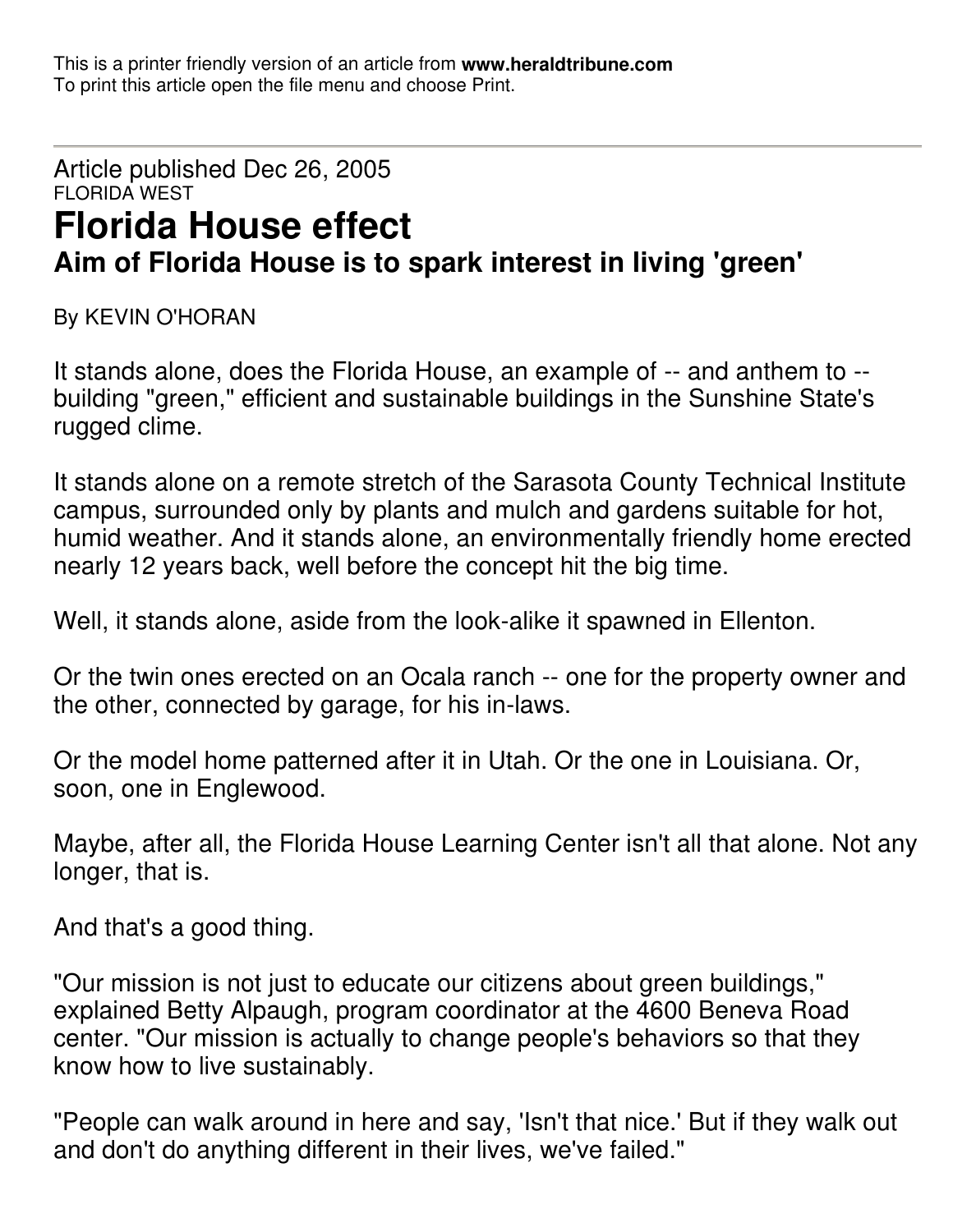To be sure, people have been doing things differently since the Florida House opened its doors to the public April 21, 1994 -- suitably, Earth Day -- tweaking their homes and habits after the ideas of the model center.

And more and more, people go to extremes.

Like Lee and Carol Ann Breyer did with their house.

Their whole house, that is.

"We modeled it on the Florida House," Carol Ann said of the couple's 505 Palm Ave. home in Ellenton. "We built it to look just like the Florida House."

More than that, they built their home to function just like the environmental showcase, which mixes throwback architecture and modern-day technology to meld with the harsh Florida climate rather than overpower it.

The throwback part leans heavily on Florida Cracker-style homes, gaining cooling efficiency by using sweeping porches that shade harsh sunlight from much of the structure, a high ceiling with a cupola to exhaust rising hot air, and plenty of doors and windows for cross-breezes.

But the model house also takes full advantage of the latest advances, employing energy-saving fluorescent bulbs, tankless water heaters, a highefficiency heating and cooling system, painted-on insulation, recycled construction materials, and on and on and on.

The unusual mix of techniques helps the house -- with 1,557 square feet under air conditioning and an additional 820 square feet of screened porches -- fills the green bill.

And fill the bill for the Breyers.

The couple were winding down their working days in Tallahassee in the mid-1990s, contemplating the retirement ahead and looking for a home for the coming years.

Carol Ann, then working on special needs employment programs with the Florida Department of Education, had crossed paths with Michael Holsinger, then the director of the Sarasota County Extension Service. Holsinger, a driving force behind the Florida House, began talking it up.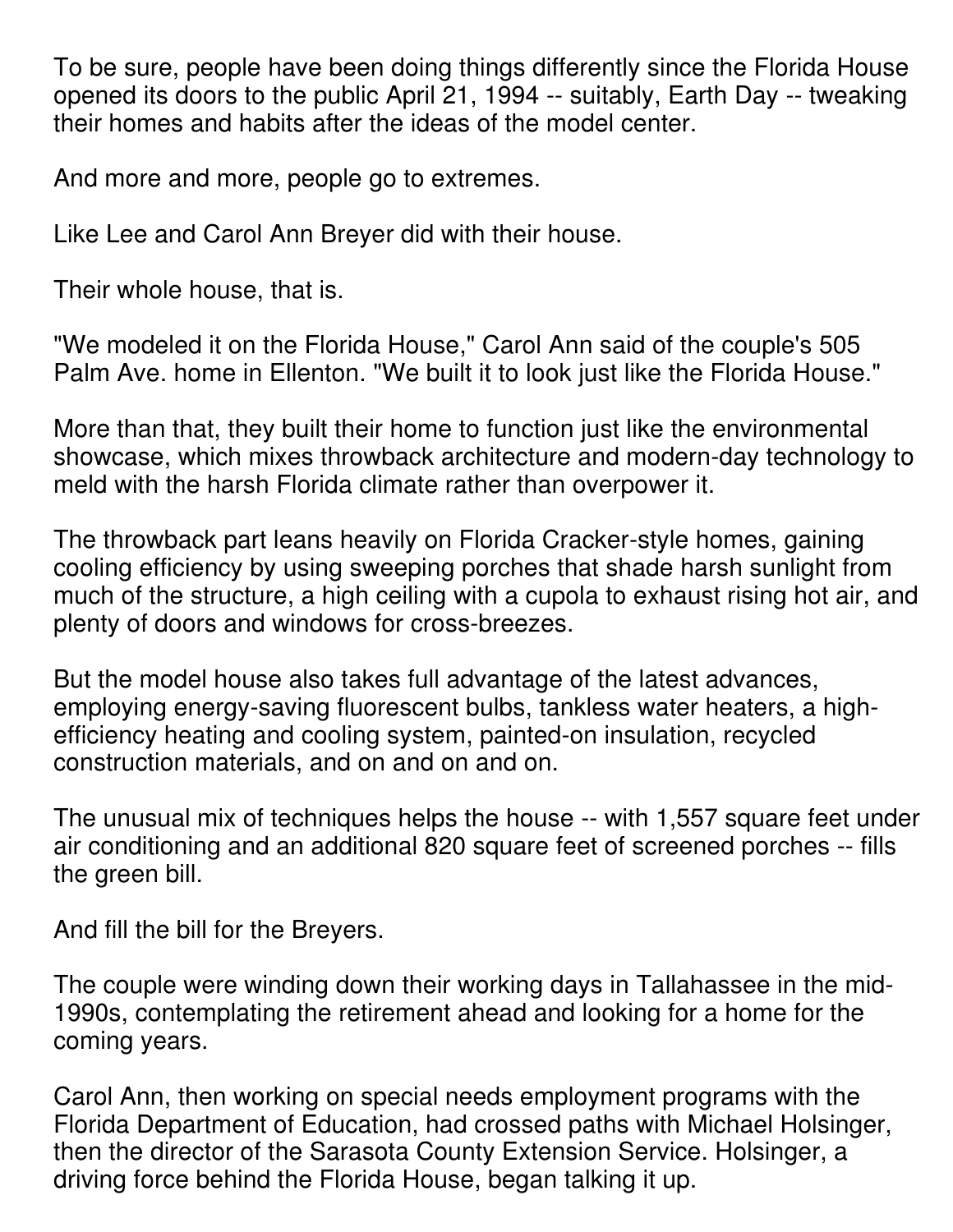It didn't take much talking.

"We believe so strongly in the concept that the Florida House demonstrates," said Carol Ann Breyer. "It's the whole concept of being environmentally correct and sustainable.

"Mike said in an interview once, 'This is not a house for the future; this is a house for now,' and we really believe that."

But it's not truly a "green" house, at least not by the widely accepted definition devised by the private U.S. Green Building Council. Then again, that council's set of Leadership in Energy and Environmental Design standards came out six years after the Florida House and targeted commercial structures.

And the group doesn't plan to have a LEED-for-homes definition until 2007.

"You can't really compare us to LEED," said Kathie Balchin, administrative coordinator at the learning center. "It's like mixing apples and oranges."

Still, the Breyers saw value in the Florida House. Saw how it cozied up to the environment rather than battled it. Saw how it worked to conserve resources with water-saving features and landscaping. Saw how it emphasized the use of locally produced materials.

So, the couple got copies of the Florida House floor plan -- readily available at the center for anyone interested -- and turned to an architect for minor modifications.

Really minor modifications, that is; chiefly, adding some 700 square feet to the air-conditioned floor space and 500 square feet to the porches.

Much of the rest, they retained. The basic room layout. The cupola and high ceilings. Lots of doors and windows to catch river-cooled breezes. Wide, screened porches. Solar panels for heating water. Recycled building materials. Energy-saving appliances and fixtures.

"Anyone could really build one," Carol Ann said. "It isn't, at all, brain surgery and it's not architectural gymnastics. Essentially, the design is there."

They bought a tract fronting the Manatee River and in 2000 moved to the area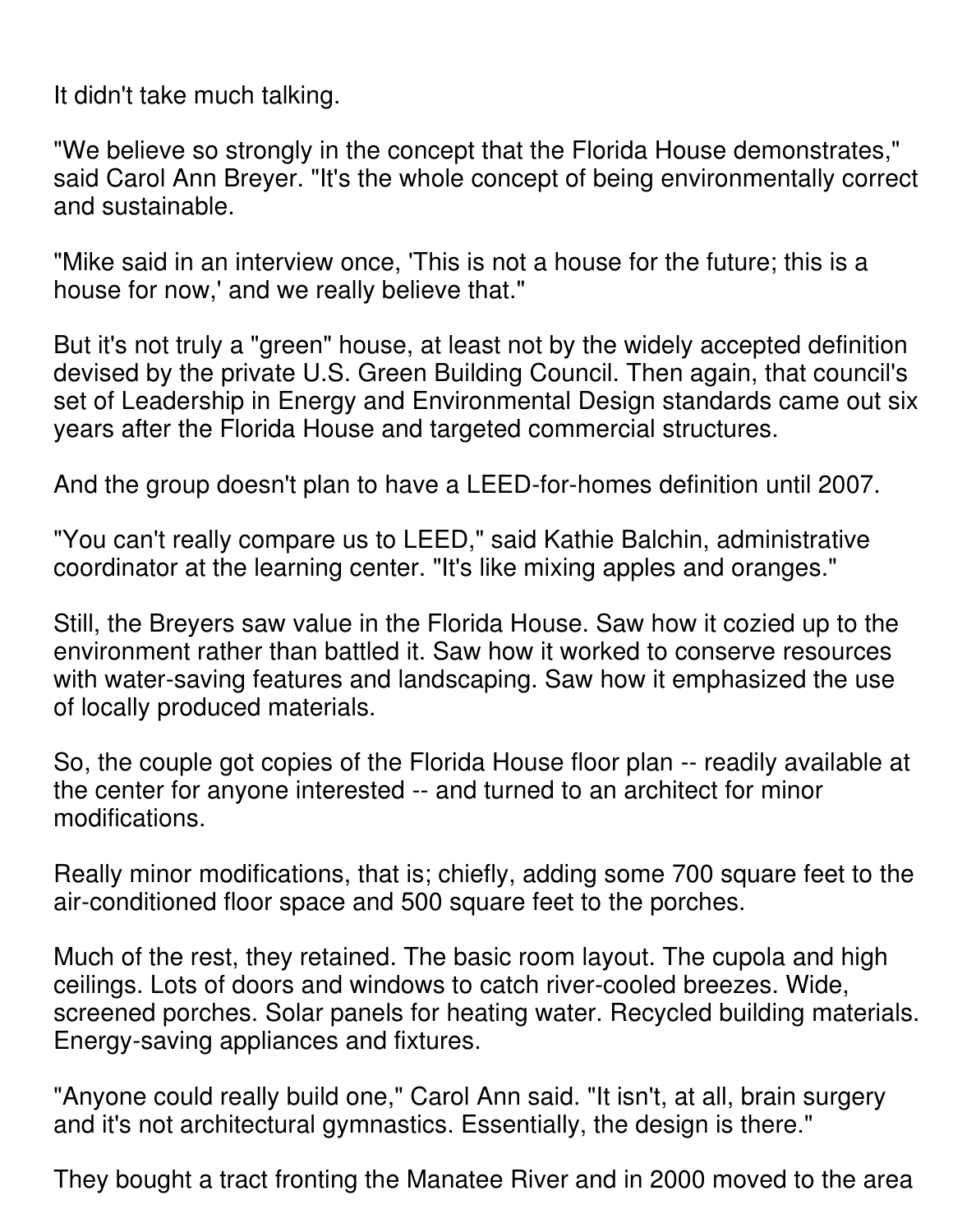to oversee the project.

Two years later, they were moving into their house.

Their Florida House, that is.

"I'll never forget that one day we drove down the street and looked up, and I thought, 'Oh, my God, that's the Florida House,'" Carol Ann said.

They're not alone, of course. Nearly 100 people -- records are sketchy because of the loss of surveys from the center's early days -- have built their own versions of the Florida House or plan to do so, Alpaugh said.

Not all go to the level of the Breyers -- or, of course, to the extremes of the Ocala twin homes. Many just pick and choose from the array of details and technologies on display at the model home, incorporating the best into personalized versions of the Florida House.

As Patricia Lynch did.

"I visited the Florida House one day and just loved it," said the Ohio transplant, an artist by trade.

Chiefly, she said of that 2002 visit, she loved how the high ceilings, open layout and expansive porches created an airy living space -- that, and the air movement afforded by sliding doors and transom windows.

So, a year later, she rolled those elements into designing her home at 2323 Benson St., Sarasota. It was then built using a novel construction method she had seen displayed at the center, a technique to quickly and cheaply build walls by pouring concrete into preformed, pre-insulated molds.

She capped it off with landscaping highlighted at the center, adding bamboo and other plants to block the sun's heat from directly striking windows, doors or main walls.

In keeping with the Florida House ideal, it's been a good fit all around.

"My energy bills are half of what a normal house would be," Lynch said. "And the space just works so wonderfully. It feels so comfortable.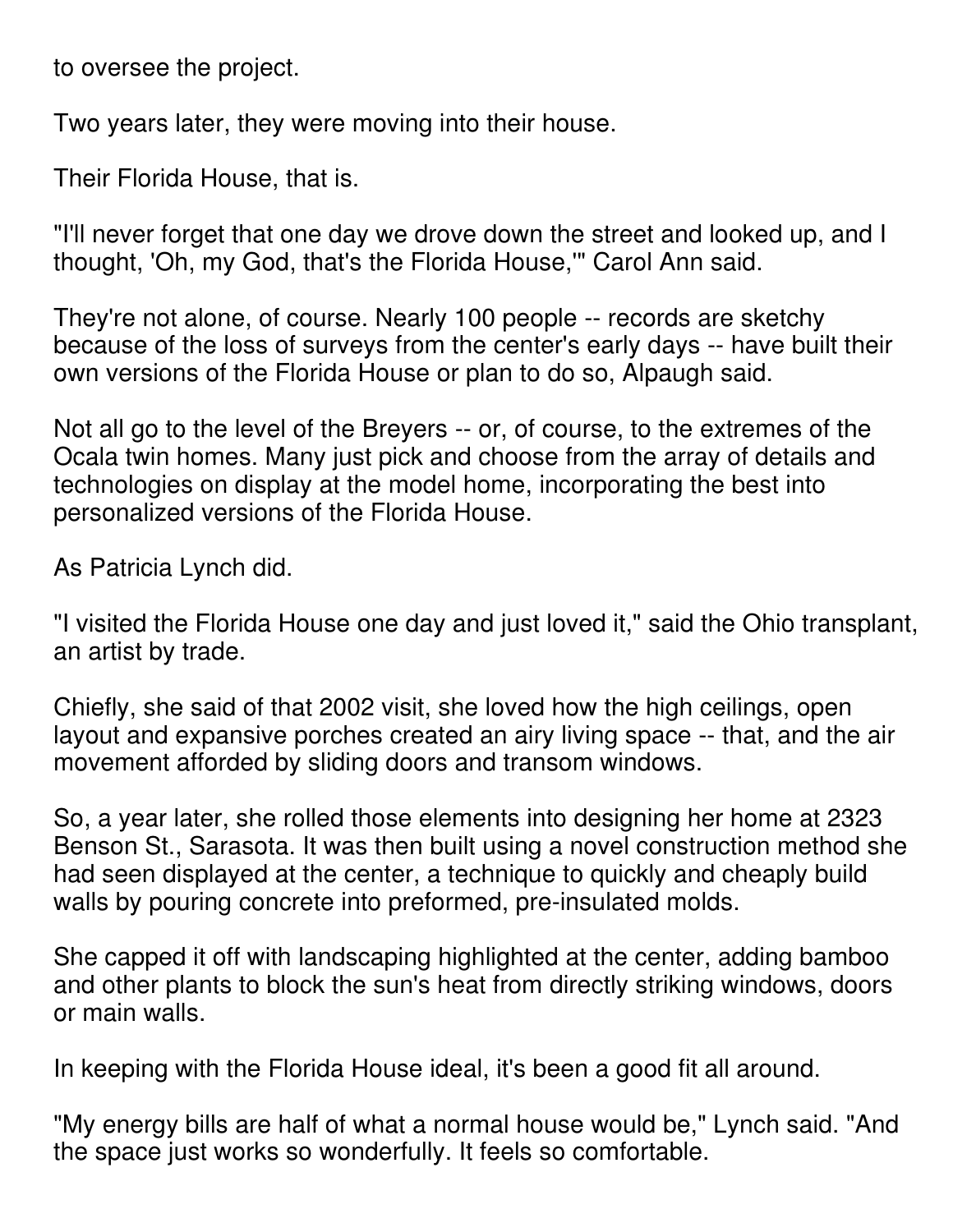"The affordability of it was great," she added. "Being an artist, I need to think about those things."

Well, most everyone needs to think about those things.

It costs more to build green. Period. End of discussion.

Um, question mark? Start of debate?

"That's hard to say," Roy Bonnell, executive director of the Florida Green Building Coalition, said of any cost difference. "There haven't really been any studies done on the cost to build green homes."

While many assume the cost is higher -- and even Carol Ann Breyer acknowledged higher costs, without offering a dollar figure -- much of the difference depends on what green features are added and when, Bonnell said.

Adding a cupola or porch while the house is being built likely carries a smaller price tag than retrofitting an existing home. But adding an energy-saving stove would cost roughly the same for a new or existing home, assuming the existing home's stove had reached the end of its life, anyway.

Even the folks at the Florida House advise homeowners to weigh the costs against benefits before diving into projects.

"It's got to be practical," Balchin said.

A lot of people have found it to be practical, at least on some level. The center's surveys show that of the 10,000 or so who make the trek to the Florida House in a given year, some 1,500 report they have incorporated something from the model into their own homes:

The light bulb swap.

Or solar panels.

Or tankless water heaters.

"If they're starting to think -- what do they say, 'Think globally, act locally'? - people can do little things at their homes," Alpaugh said.